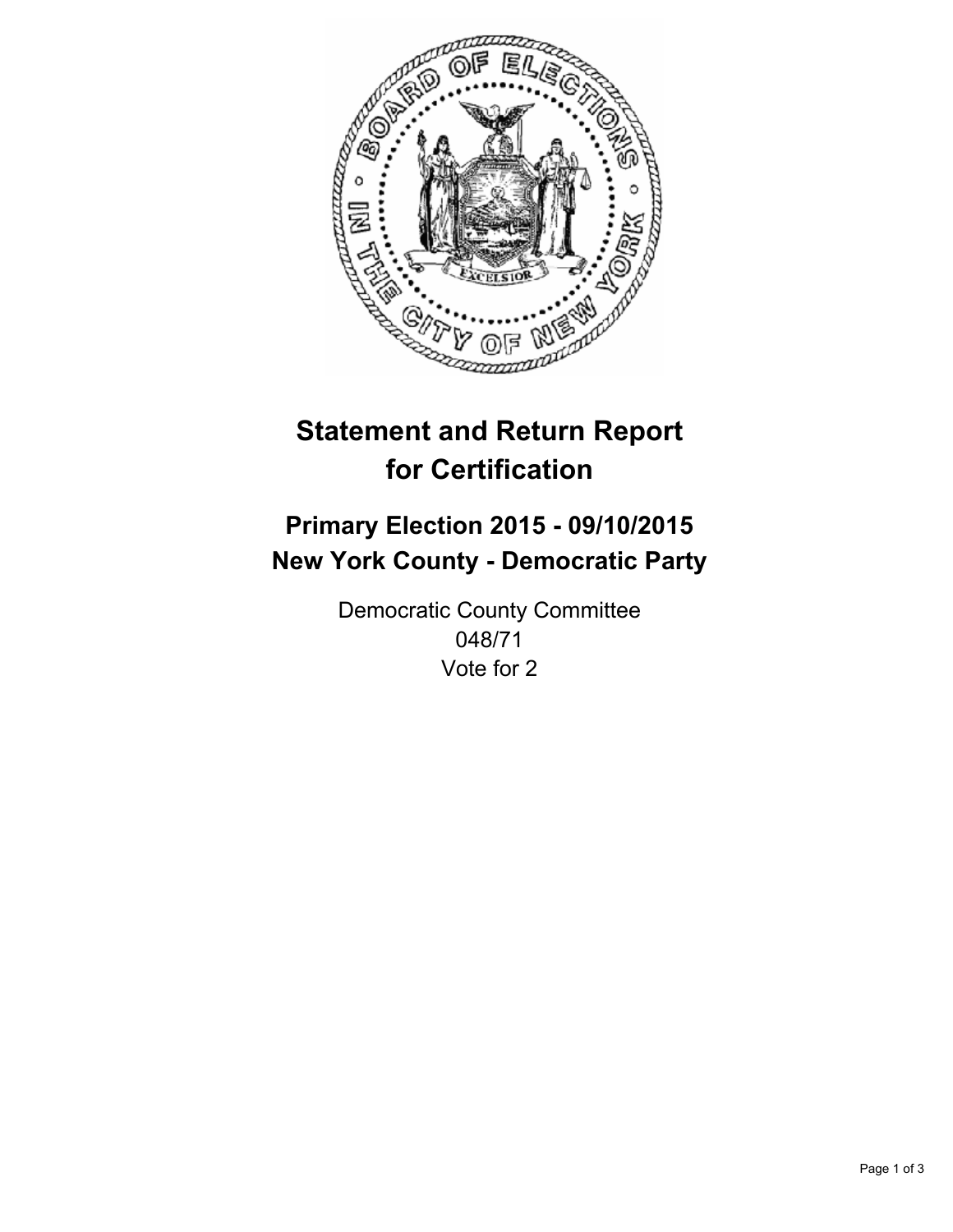

#### **Assembly District 71**

| <b>PUBLIC COUNTER</b>                                    | 51             |
|----------------------------------------------------------|----------------|
| ABSENTEE/MILITARY                                        | 19             |
| <b>AFFIDAVIT</b>                                         | $\overline{2}$ |
| <b>Total Ballots</b>                                     | 72             |
| Less - Inapplicable Federal/Special Presidential Ballots | 0              |
| <b>Total Applicable Ballots</b>                          | 72             |
| FRANCES A. ESCANO NUNEZ                                  | 18             |
| <b>BRUCE ROBERTSON</b>                                   | 9              |
| ARTHUR M. MCLEAN                                         | 7              |
| ROBERTA TOURNOUR                                         | 9              |
| <b>Total Votes</b>                                       | 43             |
| Unrecorded                                               | 101            |